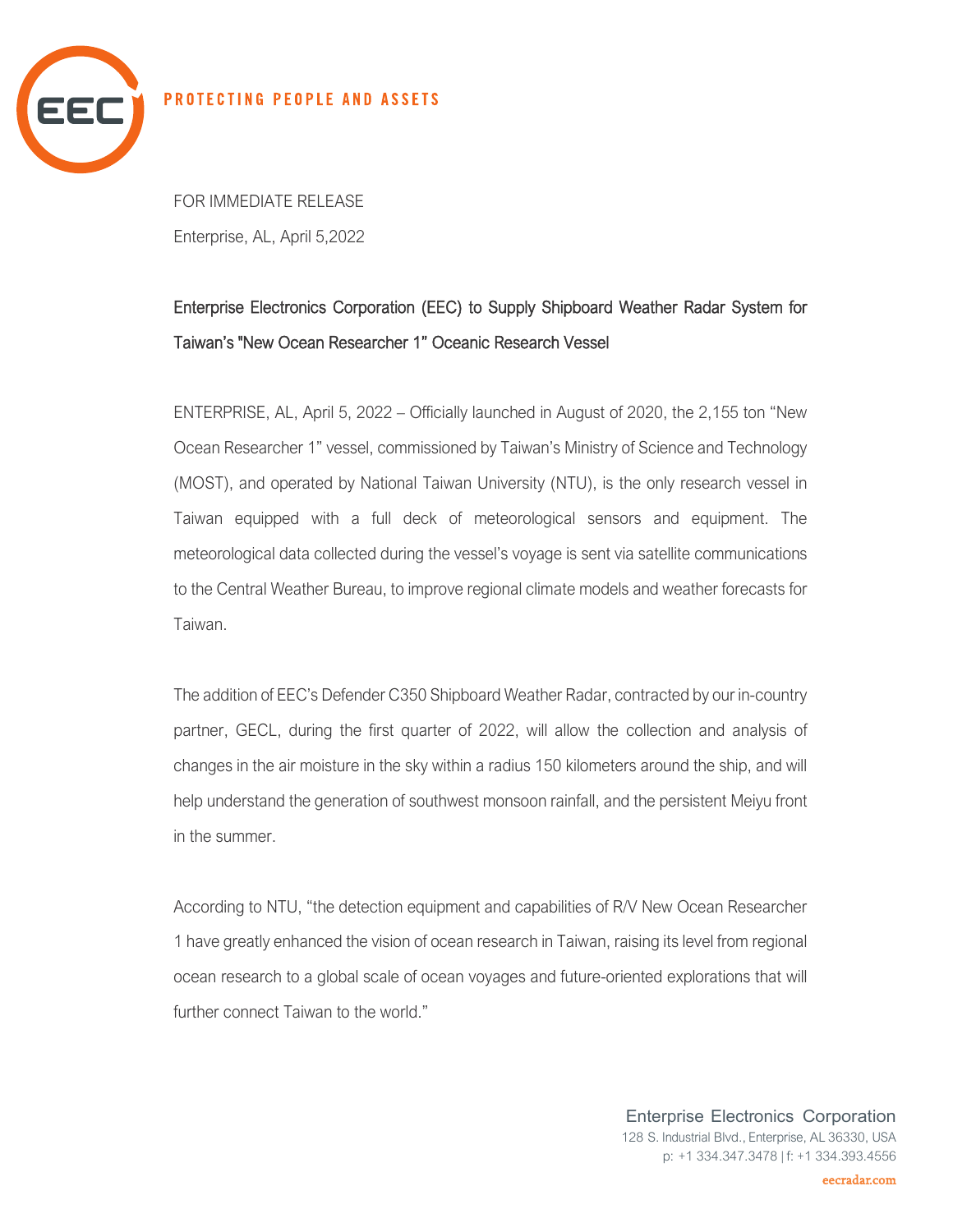

*Research Vessel "New Ocean Researcher 1" - Photo Courtesy of NTU and MOST, Taiwan*

The advanced Shipboard Defender C350 weather radar system is a powerful, C-band, magnetron based Doppler Weather Surveillance Radar with a patented Simultaneous Dual Polarization capability. Specially built for continuous (24 hours/day), unattended operations at remote locations, the system will provide a live feed of weather radar data to all local and remote data processing and product generation terminals, located both on-board the research vessel, and inland.

EEC's EDGE software combines radar control, system status monitoring, communications and network control, data archiving control, data processing, and meteorological product generation into a single comprehensive application program. EDGE includes a wide range of meteorological products to meet the NTU's requirements for general weather forecasting, as well as advance scientific meteorological research.

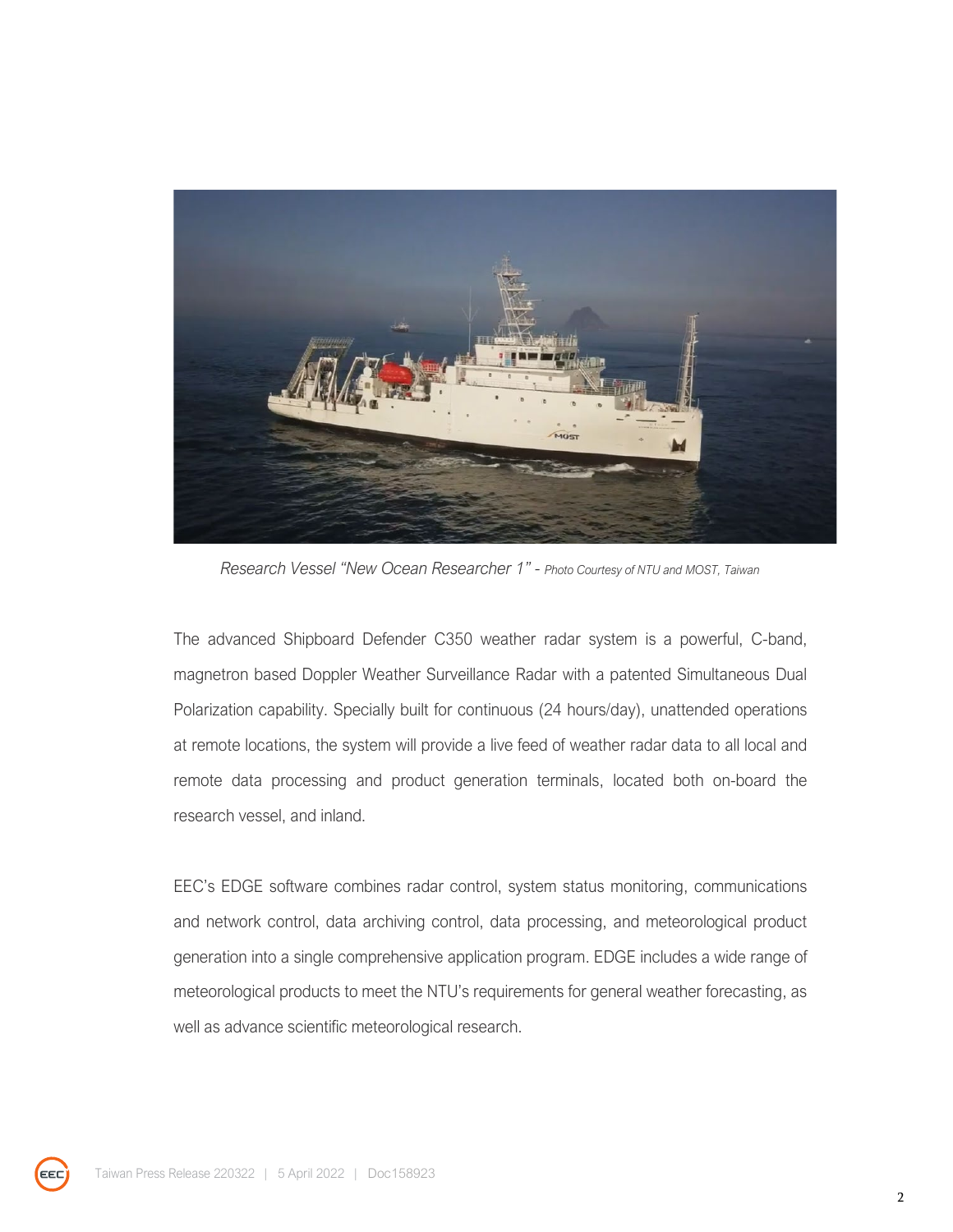In addition, the Shipboard Defender C350 weather radar system uses a software/controlbased approach to adjust the radar data to compensate for ship movement. The built-in stabilization system will ingest roll, pitch and yaw information from the on-board navigation system and correct the antenna pointing positioning in the azimuth and elevation axis as needed to compensate for varying sea conditions or ship heading.



*EEC Shipboard Defender C-Band Radar - CSIRO's "Investigator" Research Vessel, Australia*

"The detection capability of the Shipboard Defender C350 will support Taiwan's Ministry of Science and Technology (MOST), and National Taiwan University (NTU) in their mission to greatly enhance ocean research beyond regional limits and study meteorological phenomena in areas that are inaccessible to the international scientific community." notes Rich Stedronsky, EEC's CEO. "EEC's previous experience in delivering and installing shipboard weather radars, such as the system on-board the "Investigator" research vessel in Australia, will be very valuable in ensuring this project's success."

Delivery and installation of this new weather radar on board of the "New Ocean Researcher-1" vessel in Taiwan is scheduled to occur in 2023.